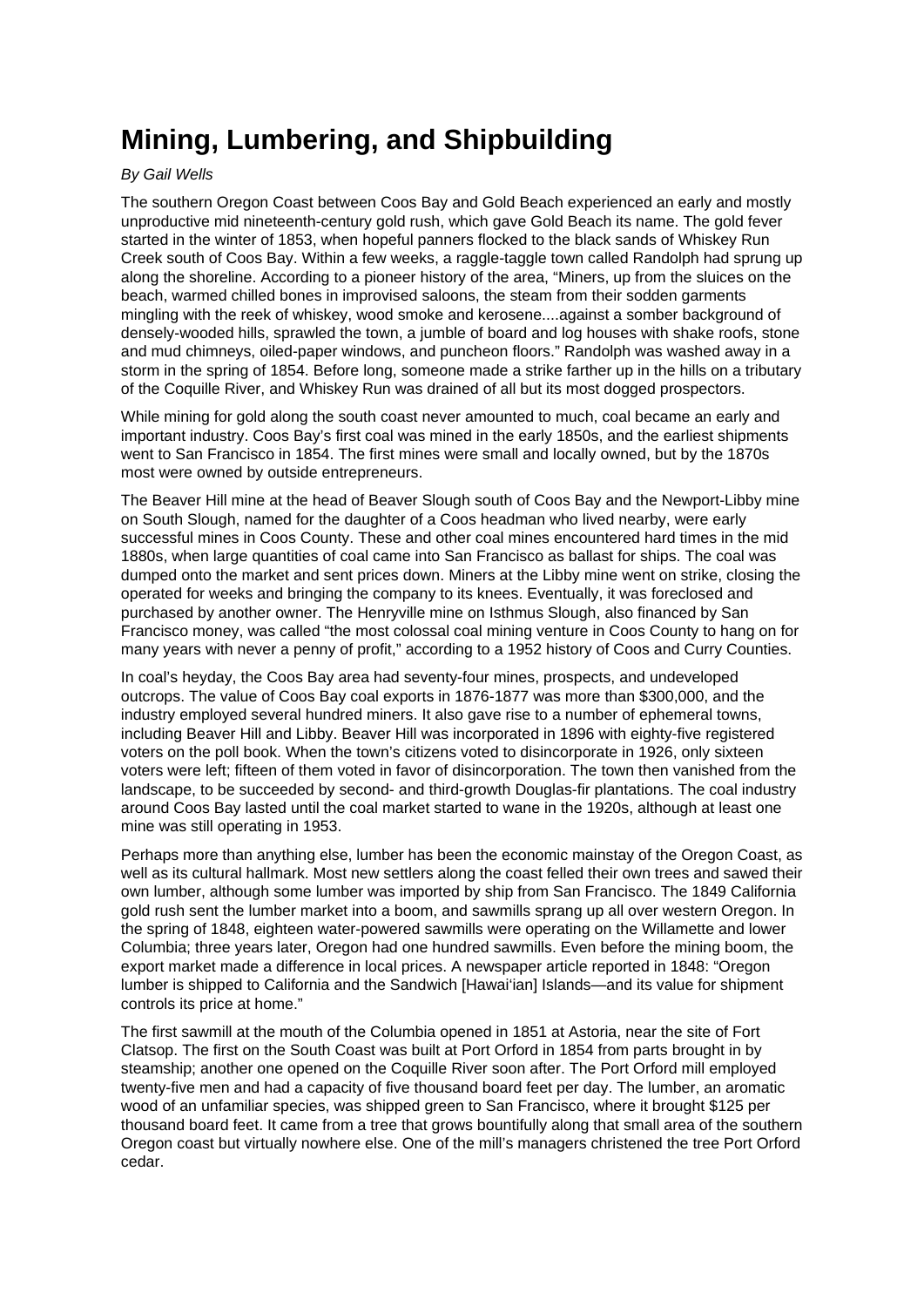The first sawmill in Coos County was built in 1853 or 1854 at Bullard's Ferry (present-day Bullard's Beach), north of the Coquille River. It had a "muley" sash saw (a saw with a reciprocating blade) powered by a water wheel. Logs were hauled to the mill by bull team, the first in Coos County.

A year or two later, two of the Coos Bay area's most noted entrepreneurs, H.H. Luse and Asa Meade Simpson, raced each other to get their mills up and running—Luse's at Empire City, Simpson's at North Bend. Luse won the race. "Simpson might have won had the machinery not been delayed by the wrecking of the schooner Quadratus just after it had passed over the Coos Bay bar," according to a 1952 local history. "Simpson reportedly made his first shipment to San Francisco in 1858; Luse in 1857." Simpson went on to build mills at Gardiner, Port Orford, and Crescent City, California, as well as at Astoria and Knappton on the Columbia River and at Grays Harbor, Washington.

Steam power came to the coastal lumber industry in the 1850s, a few years behind Portland. In 1867, John Pershbaker built a steam sawmill and store on the Coos River estuary in the new town of Marshfield. J.C. Tolman named the town in 1854 after his hometown in Massachusetts. In 1873, a group of California businessmen, E.B. Dean and Co., built a sawmill in Marshfield that could handle fifty thousand board feet a day, more than the Luse and Simpson mills combined. E.B. Dean also built a shipyard and acquired extensive timberland holdings in the hills around Coos Bay.

Farther south, Bandon's lumbering industry was slower to develop. Bandon was founded in 1874 by George Bennett, an Irish immigrant who named it after his hometown in County Cork. Bennett is also credited, or blamed, for importing a prickly, oily-sapped leguminous shrub, known in Ireland as furze and in Oregon as gorse. The shrub spread rapidly along the South Coast, and its presence in and around Bandon contributed to the devastation of the 1936 fire that swept in from the east and burned the town to the ground.

New York native Ralph Hewitt Rosa built Bandon's first sawmill in 1883. The U.S. Army Corps of Engineers then built two jetties at the entrance to the Coquille River harbor, giving Bandon access to markets in San Francisco and Portland. In 1896, the Coquille River lighthouse was built. Bandon became an exit port for milk, potatoes, coal, and other products from up the Coquille River and a point of entry for food and retail products from San Francisco.

With its port activity, three sawmills, two shipyards, a woolen mill, a creamery, and two canneries, Bandon enjoyed a spurt of growth at the turn of the twentieth century. The town's population almost tripled between 1900 and 1910, increasing from 645 to 1,803 people. In 1909, the Moore mill burned down and was rebuilt, and a major fire destroyed the town's waterfront business district in 1914.

The town of Brookings was created in 1913 by the Brookings Timber and Lumber Company, which owned mills and forestland in California. They bought some twenty-seven thousand acres of timberland between the Pistol and Chetco Rivers and built a sawmill on the Chetco's north bank. To design their new town, the company hired California architect Bernard Maybeck, who rejected a rectilinear grid in favor of curving streets that followed the contours of the land. This and the designs he used for workers' houses gave the town a pleasing appearance that was uncharacteristic of company towns.

Despite a lull in the market in the 1860s, the timber industry continued to grow. By 1888, it was "the wheel which sets all other wheels in motion," according to the Oregonian. Six or seven large sawmills on the lower Columbia exported a combined 75 to 100 million board feet of lumber a year during the 1880s and 1890s.

All early industries on the coast depended on water transportation to move goods to markets. Shipbuilding became a major industry along Coos Bay, the largest deep-water harbor between Seattle and San Francisco. The natural harbor and the ready availability of timber attracted early infusions of both capital and skilled immigrant labor to build ships. The concurrent discovery of coal in marketable quantities helped push the south coast's shipbuilders into the steam age and strengthened the shipping capacity that later allowed Coos Bay to boast that it was the largest lumber-shipping port in the world.